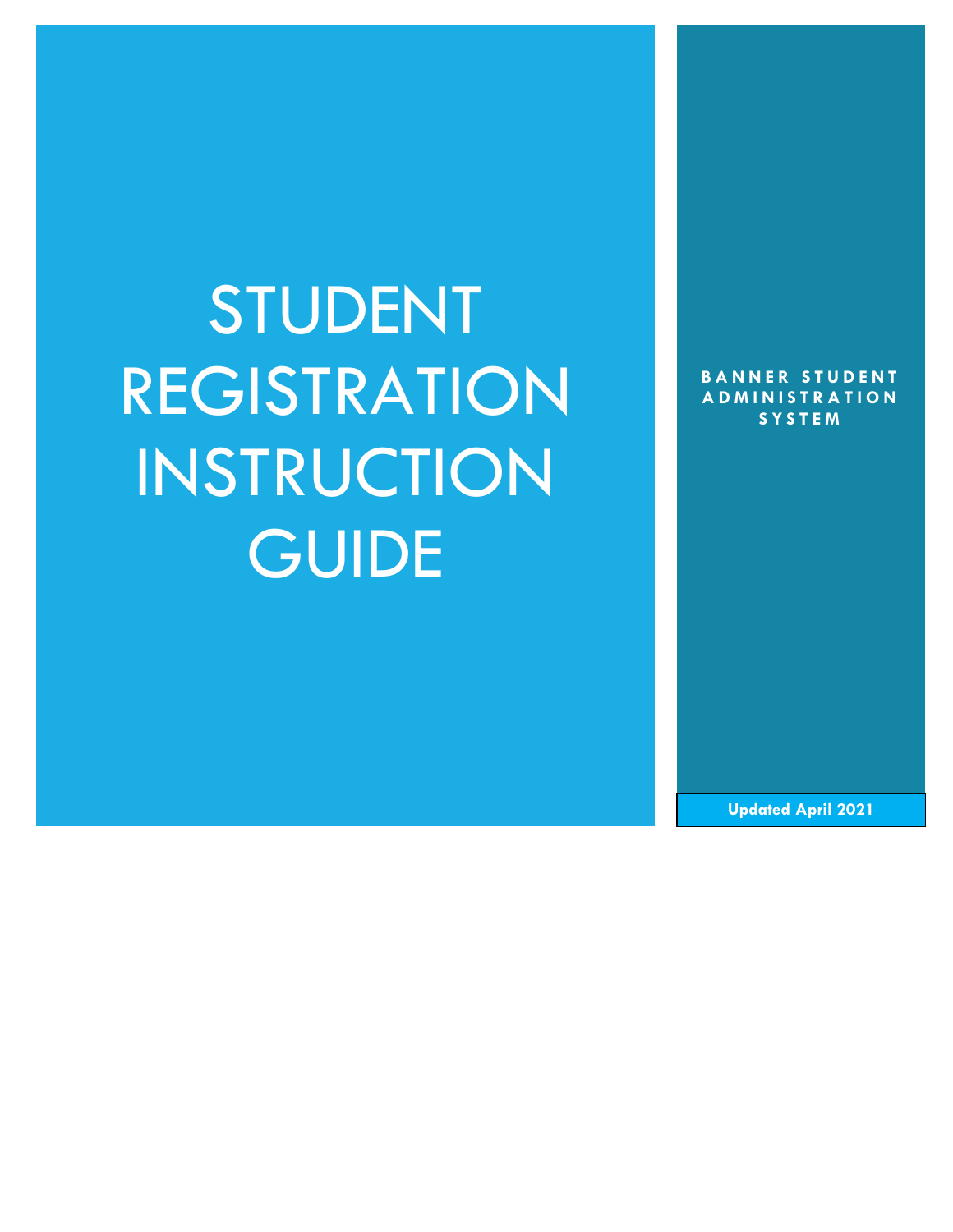## **Contents**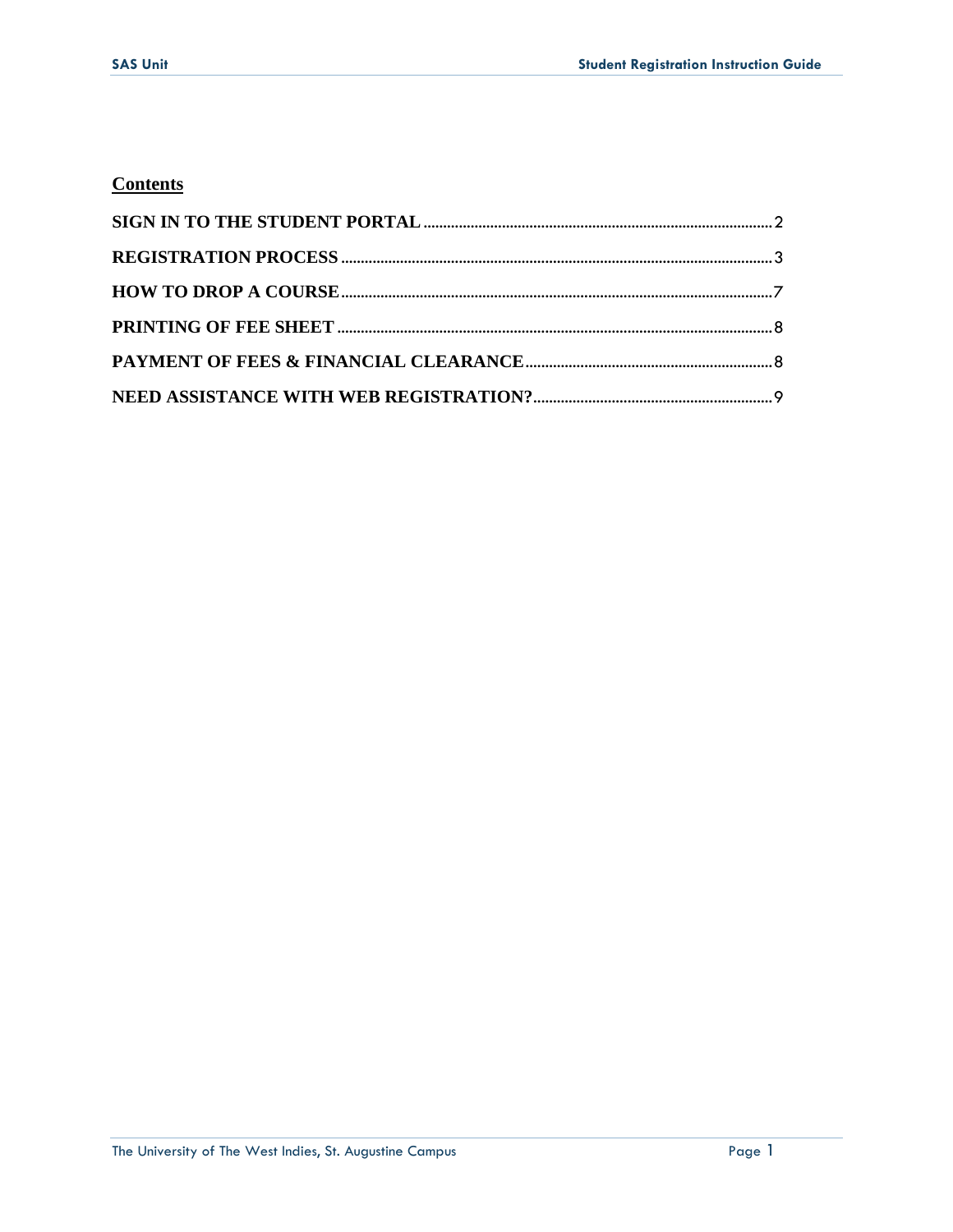## <span id="page-2-0"></span>**SIGN IN TO THE STUDENT PORTAL**

- Visit the **my.uwi.edu student portal** at **<http://my.uwi.edu/web/mycampus/home>**
- **Click** the drop down arrow to select your Campus

| my Welcome - myCampus                                                                                                                                                                                                                                                                                                                                                                                                                                                                            |                                                                  | ☆ 同 □ ● · Page · Safety · Tools · ● ·                                                                                                                                                                                                                                             | $\rightarrow$ |
|--------------------------------------------------------------------------------------------------------------------------------------------------------------------------------------------------------------------------------------------------------------------------------------------------------------------------------------------------------------------------------------------------------------------------------------------------------------------------------------------------|------------------------------------------------------------------|-----------------------------------------------------------------------------------------------------------------------------------------------------------------------------------------------------------------------------------------------------------------------------------|---------------|
| 鸞<br><b>Portal Help</b><br>What is Single-Sign-On?<br><b>PASSWORD RESET</b>                                                                                                                                                                                                                                                                                                                                                                                                                      | What's my en. il address                                         | Sign In                                                                                                                                                                                                                                                                           |               |
| Welcome to your my.uwi.edu student portal.<br>We are sure you will enjoy this single space<br>where you have access all your student<br>resources.<br>Before you log-in, please read the information<br>under the 'Portal Help' tab where we answer<br>some frequently asked questions as well as<br>our note on Single Sign-on.<br>If you need any further assistance or<br>encounter any problems, please feel free to<br>send an e-mail [click here] to your campus<br>webmaster or helpdesk. | Select your campus to Login<br>The University of the West Indies | <b>Login Help:</b><br>Enter only your username in the field labeled<br>User Name. Your username is your student ID.<br>Sign-in to:<br>Check vour Grades<br>鴨<br>Check your Email<br>\$\$<br>Check your Account Summary<br>€⇔<br>Check your Class Schedule<br>Connect with Friends |               |

**Select** your Campus to Log in

| 意义                 | my uwledu                                                                                                                                                                                                                                                                                                                                                                                                                                                                                       |                                                                                                                                                             | Sign In                                                                                                                                                                                                                                                                      |
|--------------------|-------------------------------------------------------------------------------------------------------------------------------------------------------------------------------------------------------------------------------------------------------------------------------------------------------------------------------------------------------------------------------------------------------------------------------------------------------------------------------------------------|-------------------------------------------------------------------------------------------------------------------------------------------------------------|------------------------------------------------------------------------------------------------------------------------------------------------------------------------------------------------------------------------------------------------------------------------------|
| <b>Portal Help</b> | What is Single-Sign-On?<br><b>PASSWORD RESET</b>                                                                                                                                                                                                                                                                                                                                                                                                                                                | What's my email address                                                                                                                                     |                                                                                                                                                                                                                                                                              |
|                    | Welcome to your my.uwi.edu student portal.<br>We are sure you will enjoy this single space<br>where you have access all your student<br>resources.<br>Before you log-in, please read the information<br>under the 'Portal Help' tab where we answer<br>some frequently asked questions as well as<br>our note on Single Sign-on.<br>If you need any further assistance or<br>encounter any problems, please feel free to<br>send an e-mail [dick here] to your campus<br>webmaster or helpdesk. | Select your campus to Login<br>The University of the West Indies<br>Cave Hill Rachados<br>St. Augustine, Trinidad and Tobago<br>Mona Jamaica<br>Open Campus | <b>Login Help:</b><br>Enter only your username in the field labeled<br>User Name. Your username is your student ID.<br>Sign-in to:<br>Check your Grades<br>Check your Email<br>\$Ŝ<br>Check your Account Summary<br>(<)<br>Check your Class Schedule<br>Connect with Friends |

Under **Login** enter you student **UWI ID Number.**

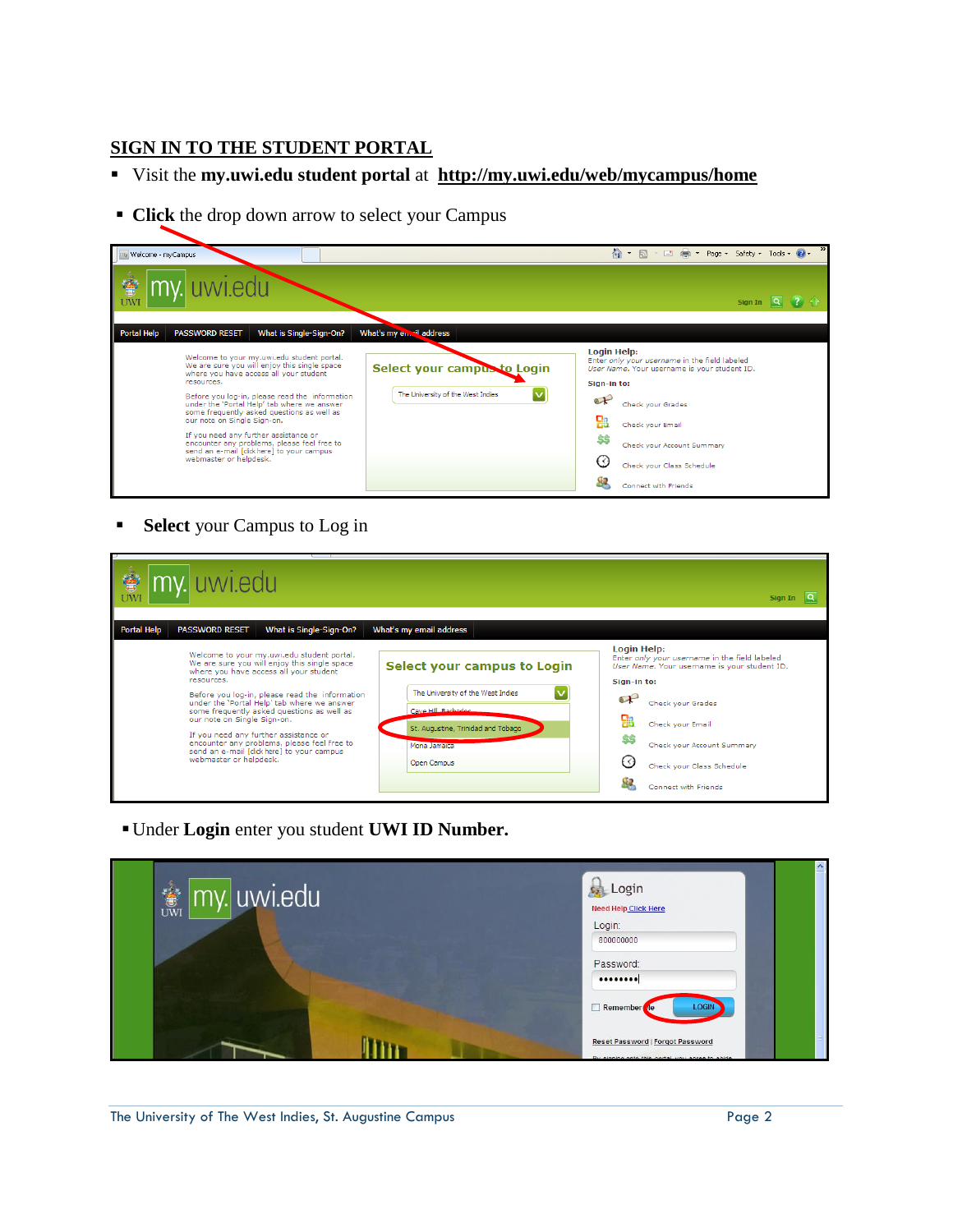- Under **Password** enter your **date of birth** in the format **YYYYMMDD**. If you are a continuing student who has previously used mySecureArea, myeLearning or mySTA email, please use that password.
- Click the blue button that says **LOGIN.**

#### <span id="page-3-0"></span>**REGISTRATION PROCESS**

**STEP 1:** Once your login was successful**,** You will be taken to your portal home page. Under the heading **Quick Launch Navigation** on the left of the page, you can place your cursor over the icons to view their names. Select second icon from left to enter the **mySecureArea**, to register for your courses.



#### **STEP 2** : Click on **Student Services & Financial Aid**

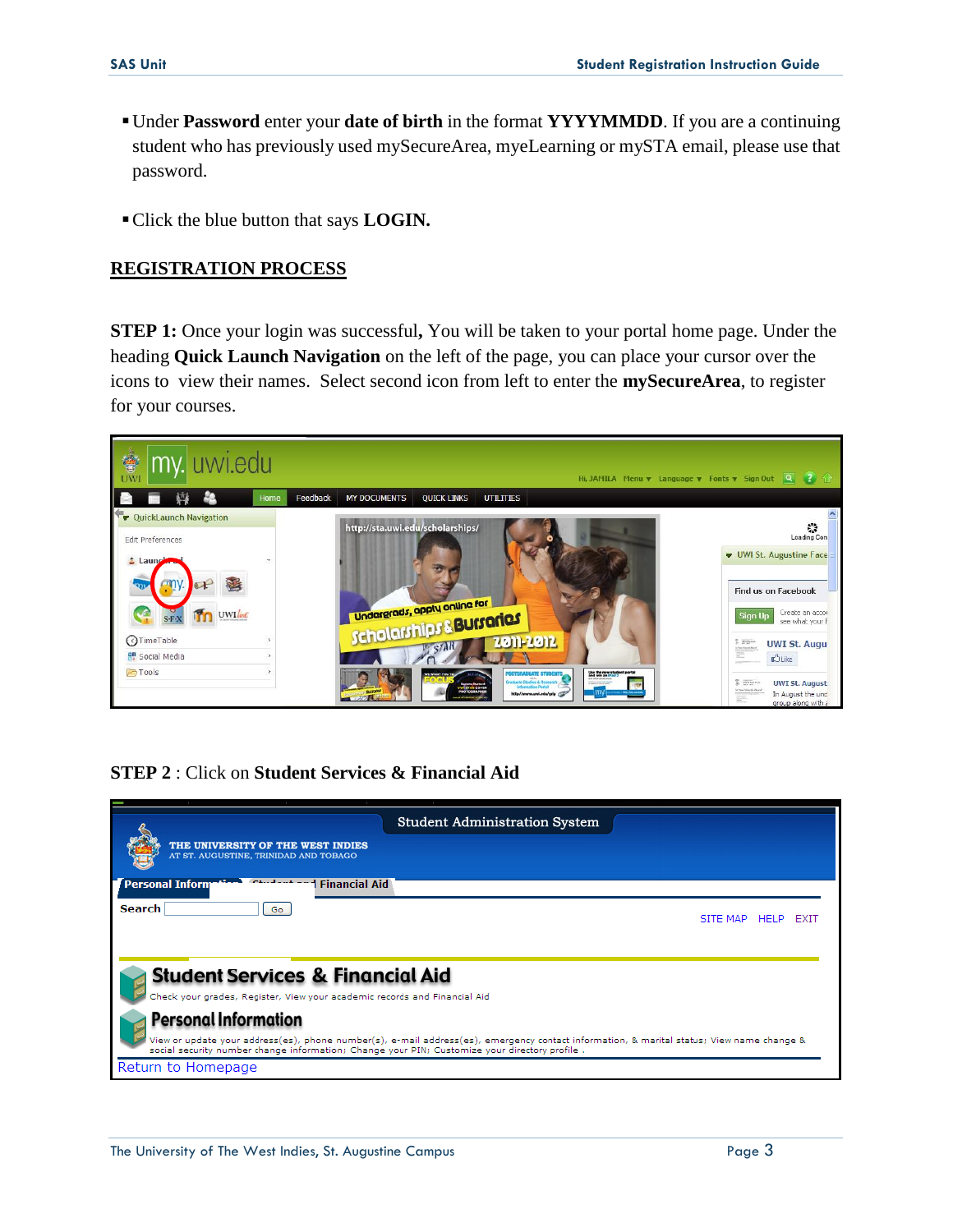## **STEP 3:** Select **Registration**

| <b>Student Services &amp; Financial Aid</b>                                                                                                                                                                                                                                                            |
|--------------------------------------------------------------------------------------------------------------------------------------------------------------------------------------------------------------------------------------------------------------------------------------------------------|
| Registration<br>Check your registration status; Add or drop classes; Select variable credits, grading modes, or levels; Display your class schedule.                                                                                                                                                   |
| Student Records<br>View your holds; Display your grades and transcripts; Review charges and payments.                                                                                                                                                                                                  |
| Deputy Principal's - Student Online System (S.O.S) Last Resort<br>This system handles Academic and/or General Issues, special request, advice or reports on very sensitive issues that might be affecting your performance and ex<br>University and that cannot be addressed through regular channels. |
| <b>RELEASE: 8.8.3</b>                                                                                                                                                                                                                                                                                  |

## **STEP 4:** Select **Registration Map and Guide**

|                                                                            | Student Administration System     |  |
|----------------------------------------------------------------------------|-----------------------------------|--|
| THE UNIVERSITY OF THE WEST INDIES<br>AT ST. AUGUSTINE, TRINIDAD AND TOBAGO |                                   |  |
| Personal Information Student and Financial Aid                             |                                   |  |
| $\boxed{60}$<br>Search                                                     | RETURN TO MENU SITE MAP HELP EXIT |  |
| <b>Registration</b>                                                        |                                   |  |
| Check Your Registration Status                                             |                                   |  |
| Registration Map and Guide                                                 |                                   |  |
| Select Term<br>Student Schedule by Day & Time                              |                                   |  |
| Student Detail Schedule                                                    |                                   |  |
| <b>Registration Fee Assessment</b>                                         |                                   |  |
| Withdrawal Information                                                     |                                   |  |
| Active Registration                                                        |                                   |  |
| Registration History                                                       |                                   |  |
| Removal of AH/RG/FC Holds                                                  |                                   |  |
| Faculty Override                                                           |                                   |  |

## **STEP 5:** Select **Enter Semester 1 courses.**

|  |  |  |  |  |  | <b>STEP 6:</b> Click Class Search. Select the correct course code, then click course search. |  |  |  |  |  |
|--|--|--|--|--|--|----------------------------------------------------------------------------------------------|--|--|--|--|--|
|--|--|--|--|--|--|----------------------------------------------------------------------------------------------|--|--|--|--|--|

|   | Registration Road Map                                                                                      |                                                                    |
|---|------------------------------------------------------------------------------------------------------------|--------------------------------------------------------------------|
|   | <b>Registration Road Map</b><br><b>Order of Events Activity</b>                                            | <b>Status</b>                                                      |
|   | (202010) Enter Semester 1 Courses<br>(202020) Enter Year-Long Courses<br>(202030) Enter Semester 3 Courses | es ** Active **<br>es ** Active **<br>es ** Registration Closed ** |
|   | <b>Print Fee Sheet</b>                                                                                     | ** Active **                                                       |
| з | <b>Online Payments</b>                                                                                     | ** Active **                                                       |
|   | <b>Check Financial Clearance</b>                                                                           | ** Active **                                                       |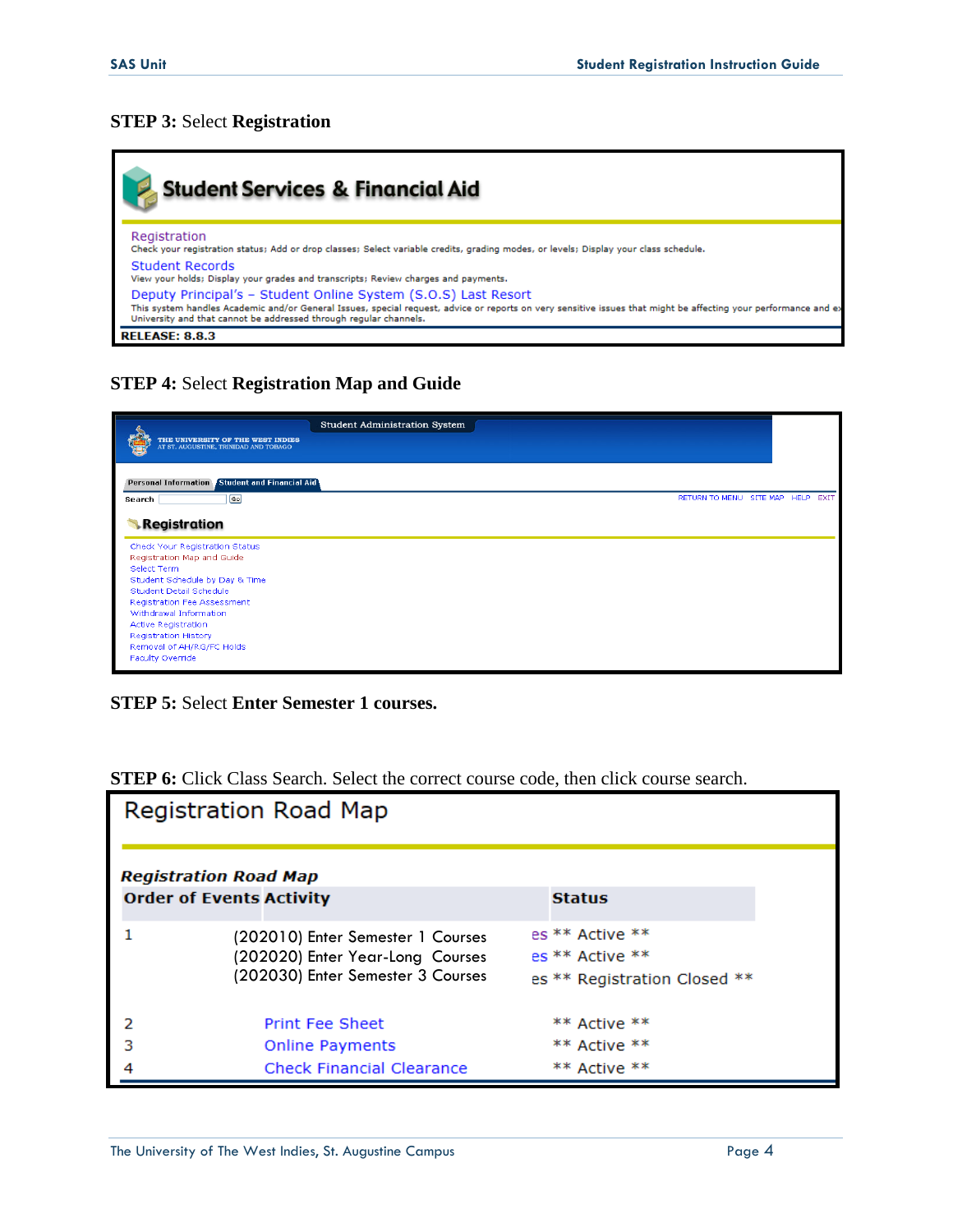

**STEP 7:** Select the correct course, (e.g. ACCT 1002) then click **View Sections**.

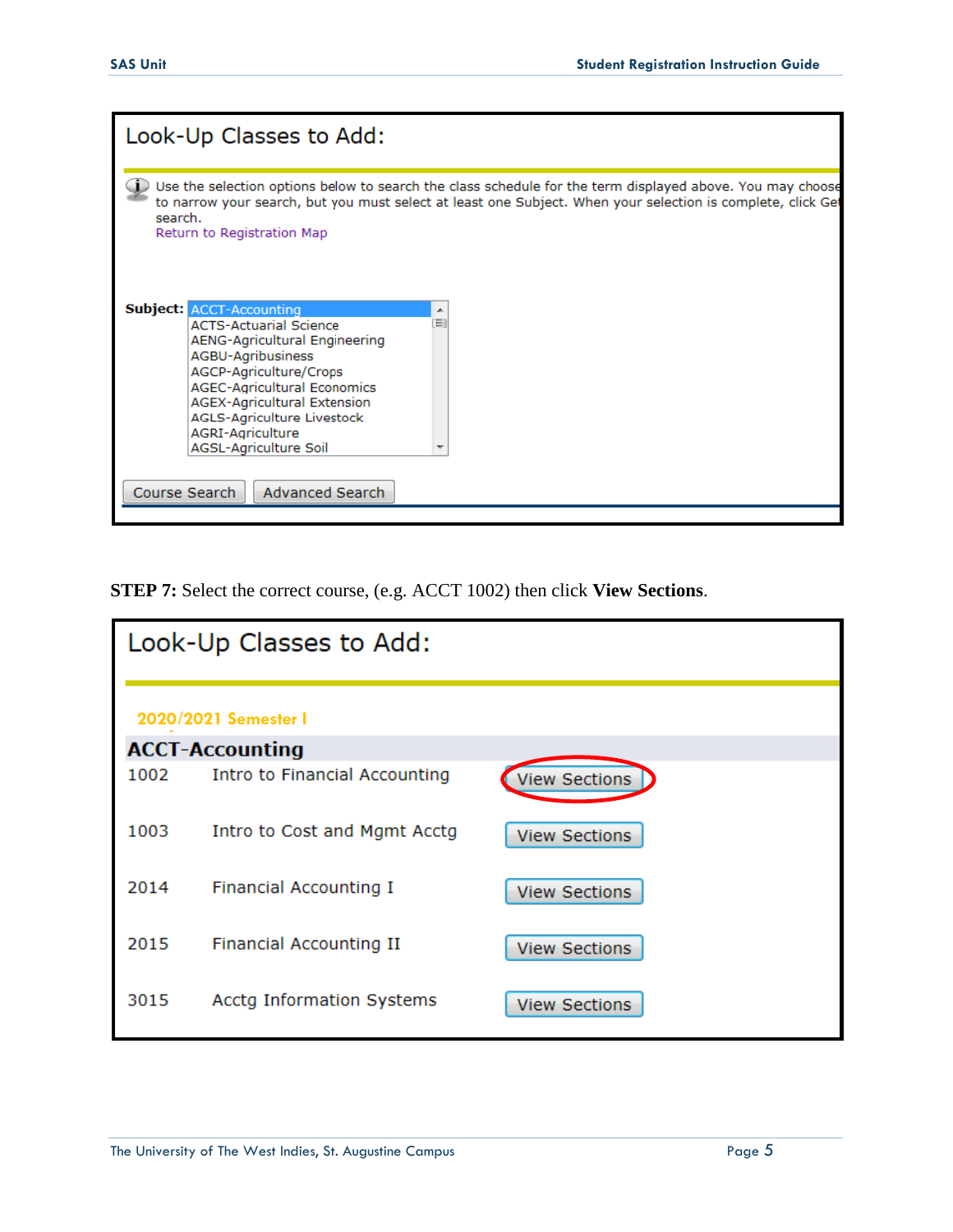**STEP 8:** Check the box next to the correct course section, and click **Register.**

| Look-Up Classes to Add: |                       |                  |  |                              |                                               |            |                           |          |          |                       |          |              |              |              |              |           |
|-------------------------|-----------------------|------------------|--|------------------------------|-----------------------------------------------|------------|---------------------------|----------|----------|-----------------------|----------|--------------|--------------|--------------|--------------|-----------|
| <b>Sections Found</b>   |                       |                  |  |                              |                                               |            |                           |          |          |                       |          |              |              |              |              |           |
| <b>ACCT-Accounting</b>  |                       |                  |  | Subj Crse Sec Cmp Cred Title |                                               |            |                           |          |          |                       |          | <b>WL</b>    | <b>WI</b>    | <b>XL</b>    | <b>XI</b>    | <b>XI</b> |
| <b>Select CRN</b>       |                       |                  |  |                              |                                               |            | <b>Days Time</b>          |          |          | <b>Cap Act Rem WL</b> | Cap      | Act          | Rem          | Cap          | Act          | Rem       |
| $\Box$                  | 24806 ACCT 1002 E01 E |                  |  |                              | 3.000 Introduction to Financial<br>Accounting |            | $01:00$ am- $10:00$<br>am | 50       | $\Omega$ | 50                    | $\Omega$ | $\Omega$     | 0            | 0            | $\mathbf{0}$ | 0         |
| $\Box$                  | 24807 ACCT 1002 FSA S |                  |  |                              | 3.000 Introduction to Financial<br>Accounting |            | $01:00$ am- $10:00$<br>am | 105 0    |          | 1050                  |          | $\mathbf{0}$ | $\mathbf{0}$ | $\mathbf{0}$ | $\mathbf 0$  | 0         |
| $\Box$                  | 25555 ACCT 1002 S01 S |                  |  |                              | 3.000 Introduction to Financial<br>Accounting |            | 01:00 am-02:00<br>am      | 1000     |          | 1000                  |          | $\mathbf 0$  | $\Omega$     | $\Omega$     | $\mathbf 0$  | $\bf{0}$  |
| C                       | 27624 ACCT 1002 S03 S |                  |  |                              | 3.000 Introduction to Financial<br>Accounting | <b>TBA</b> |                           | $\Omega$ | $\Omega$ | $\mathbf 0$           | $\Omega$ | $\Omega$     | $\Omega$     | $\Omega$     | $\mathbf 0$  | $\Omega$  |
| C                       | 29097 ACCT 1002 STA S |                  |  |                              | 3.000 Introduction to Financial<br>Accounting |            | $01:00$ am- $02:00$<br>am | $\Omega$ | $\Omega$ | 0                     | $\Omega$ | $\Omega$     | $\Omega$     | $\Omega$     | $\Omega$     | $\Omega$  |
| Register                |                       | Add to WorkSheet |  | New Search                   |                                               |            |                           |          |          |                       |          |              |              |              |              |           |

Once the \*\**Web Registered\*\** message displays, you have successfully registered for the course.

| Add/Drop Classes:                                                                                                                                     |                                                                                             |               |                  |                                |                                                                                                                                                                                                                                                                                                                                                             |              |  |
|-------------------------------------------------------------------------------------------------------------------------------------------------------|---------------------------------------------------------------------------------------------|---------------|------------------|--------------------------------|-------------------------------------------------------------------------------------------------------------------------------------------------------------------------------------------------------------------------------------------------------------------------------------------------------------------------------------------------------------|--------------|--|
| Return to Registration Map                                                                                                                            | If you are unsure of which classes to add, click Class search to review the class schedule. |               |                  |                                | Use this interface to add or drop classes for the selected term. If you have already registered for the term, those classes will appear in the Class Registered Successfully<br>Number (CRN) in the Add Class table. Classes may be dropped by using the options available in the Action field. If no options are listed in the Action field then the class |              |  |
| <b>Current Schedule</b><br>C±-                                                                                                                        |                                                                                             | <b>Action</b> |                  | <b>CRN</b> Subj Crse Sec Level | <b>Cred Grade Mode</b>                                                                                                                                                                                                                                                                                                                                      | <b>Title</b> |  |
| **Web Registered** on 28 Nov, 2019 None<br>Total Credit Hours: 3,000<br><b>Billing Hours:</b><br>Minimum Hours:<br>Maximum Hours: 999999.999<br>Date: | 3.000<br>0.000<br>24 Aug, 2020 01:43 pm                                                     |               |                  |                                | v 17747 ACCT 1002 S01 Graduate 3.000 Standard Letter Introduction to Financial Accounting                                                                                                                                                                                                                                                                   |              |  |
| Add Classes Worksheet                                                                                                                                 |                                                                                             |               |                  |                                |                                                                                                                                                                                                                                                                                                                                                             |              |  |
| <b>CRNs</b><br>Submit Changes                                                                                                                         | Class Search                                                                                | Reset         | Request Override |                                |                                                                                                                                                                                                                                                                                                                                                             |              |  |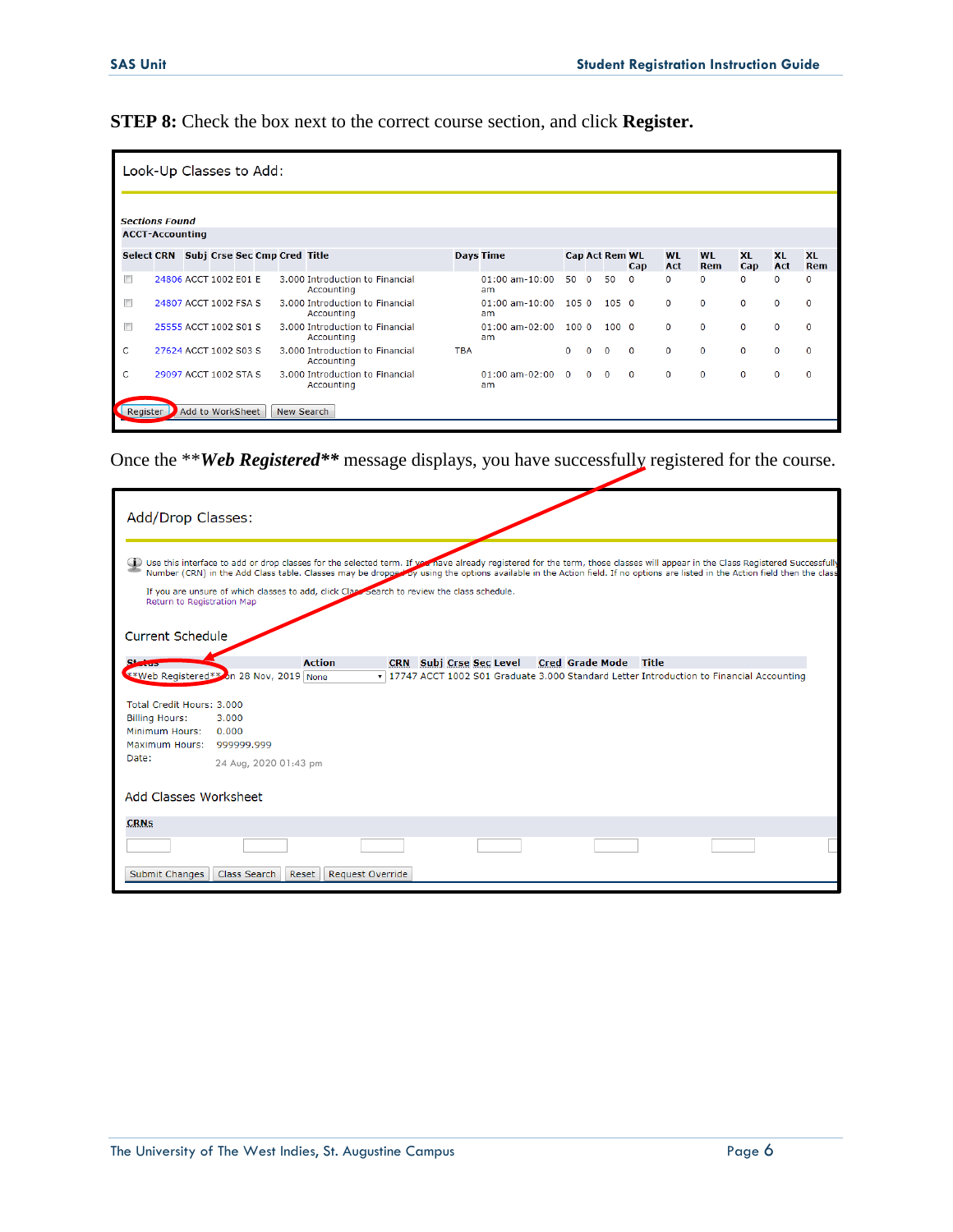## <span id="page-7-0"></span>**HOW TO DROP A COURSE**

**STEP 1:** Under your current Registration Schedule, Select the course you wish to web drop.

**STEP 2**: In the Action Drop box, select **Web Drop.**

| <b>Current Schedule</b>                                                                           |                             |                                                                     |                  |                            |  |                           |                                                |
|---------------------------------------------------------------------------------------------------|-----------------------------|---------------------------------------------------------------------|------------------|----------------------------|--|---------------------------|------------------------------------------------|
| <b>Status</b>                                                                                     |                             | <b>Action</b>                                                       | ZRN              | <b>Subj Crse Sec Level</b> |  | <b>Cred Grade</b><br>Mode | <b>Title</b>                                   |
| **Web Registered** on 28<br>Aug, 2020                                                             |                             | $+$ Web Drop++ $\bullet$ 7747 ACCT 1002 S01 Graduate 3.000 Standard |                  |                            |  | Letter                    | Introduction to<br><b>Financial Accounting</b> |
| Total Credit Hours: 3.000<br><b>Billing Hours:</b><br>Minimum Hours:<br>Maximum Hours: 999999.999 | 3.000<br>0.000              |                                                                     |                  |                            |  |                           |                                                |
| Date:                                                                                             | 24 Aug, 2020 01:43 pm       |                                                                     |                  |                            |  |                           |                                                |
| <b>Add Classes Worksheet</b>                                                                      |                             |                                                                     |                  |                            |  |                           |                                                |
| <b>CRNs</b>                                                                                       |                             |                                                                     |                  |                            |  |                           |                                                |
|                                                                                                   |                             |                                                                     |                  |                            |  |                           |                                                |
|                                                                                                   | Submit Changes Class Search | Reset                                                               | Request Override |                            |  |                           |                                                |

**STEP 3**: Click Submit Changes. If this is not done the course will **NOT** be dropped.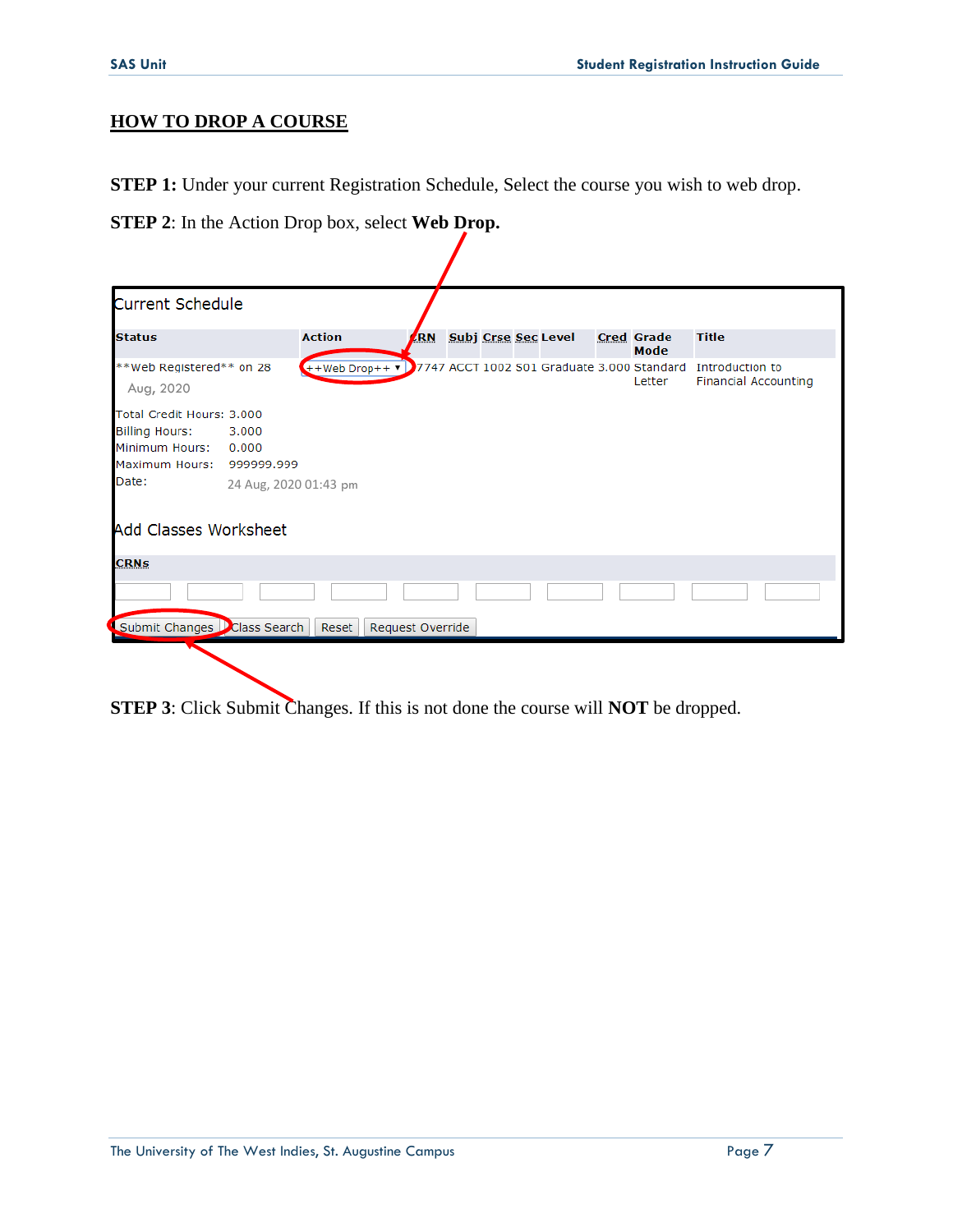#### <span id="page-8-0"></span>**PRINTING OF FEE SHEET**

**When you have completed registering for your courses, proceed to print your fee sheet. STEP 1**

Click link *Registration Map and Guide*

|        | THE UNIVERSITY OF THE WEST INDIES AT ST. AUGUSTINE, TRINIDAD AND TOBAGO | Student Administration System     |  |  |
|--------|-------------------------------------------------------------------------|-----------------------------------|--|--|
|        | Student and Financial Aid<br><b>Personal Information</b>                | RETURN TO MENU SITE MAP HELP EXIT |  |  |
| Search | $\boxed{60}$                                                            |                                   |  |  |
|        | Registration                                                            |                                   |  |  |
|        | <b>CONTOUR KEGISTALION CA</b>                                           |                                   |  |  |
|        | Registration Map and Guide                                              |                                   |  |  |
|        | Select Term                                                             |                                   |  |  |
|        | Student Schedule by Day & Time                                          |                                   |  |  |
|        | Student Detail Schedule                                                 |                                   |  |  |
|        | Registration Fee Assessment                                             |                                   |  |  |
|        | Withdrawal Information                                                  |                                   |  |  |
|        | <b>Active Registration</b>                                              |                                   |  |  |
|        | <b>Registration History</b>                                             |                                   |  |  |
|        | Removal of AH/RG/FC Holds                                               |                                   |  |  |
|        | Faculty Override                                                        |                                   |  |  |
|        |                                                                         |                                   |  |  |

## **STEP 2**

- Select *Print Fee Sheet*
- **Ensure that your course registrations are listed on your Fee Sheet**
- From the File Menu, select *Print*
- **Print two (2) copies of Fee Sheet**
- **Submit one copy along with all other relevant documents to Student Accounts or via the appropriate email address** and keep the other copy for your records.

| Registration Road Map                                           |                                                                                                                                                                 |               |
|-----------------------------------------------------------------|-----------------------------------------------------------------------------------------------------------------------------------------------------------------|---------------|
| <b>Registration Road Map</b><br><b>Order of Events Activity</b> |                                                                                                                                                                 | <b>Status</b> |
|                                                                 | [201910] Enter Semester 1 Courses ** Active **<br>[201920] Enter Semester 2 Courses ** Active **<br>[201930] Enter Semester 3 Courses ** Registration Closed ** |               |
|                                                                 | <b>Print Fee Sheet</b>                                                                                                                                          | ** Active **  |

#### <span id="page-8-1"></span>**PAYMENT OF FEES & FINANCIAL CLEARANCE**

**Please visit this website for more information (See Step 3 & 4):** <https://sta.uwi.edu/registration/procedure.asp> **(insert N1 registation guidelines here)**